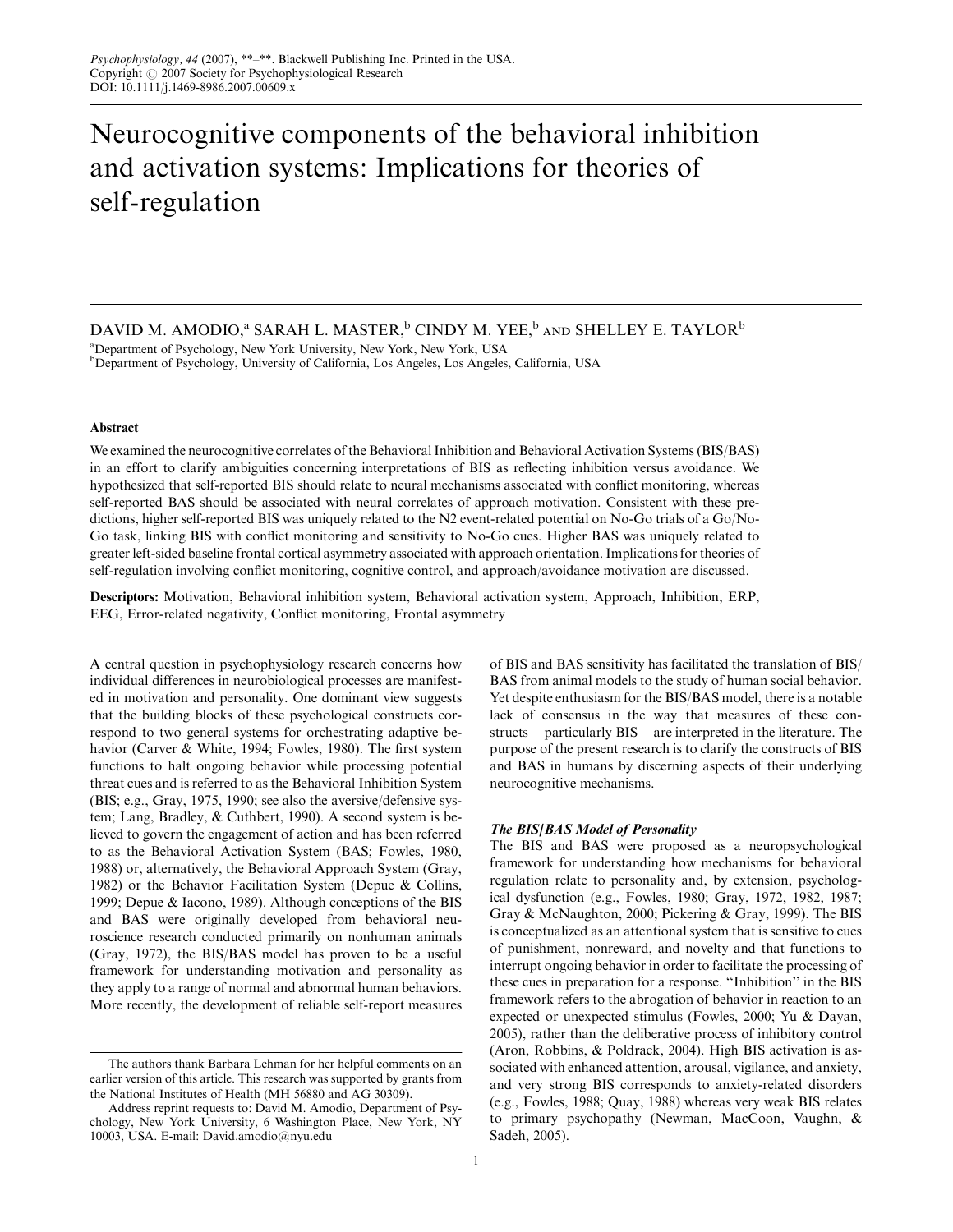The complementary system to the BIS is the BAS. The BAS is conceptualized as a motivational system that is sensitive to signals of reward, nonpunishment, and escape from punishment and that is important for engaging behavior toward a reward or away from a threat. BAS has been associated with feelings of optimism, joy, and aggression (Gable, Reis, & Elliot, 2000; Gray & McNaughton, 2000; Wingrove & Bond, 1998). Extreme levels of BAS have been linked to impulsivity disorders (Wallace, Newman, & Bachorowski, 1991), bipolar disorder (Depue & Iacono, 1989), attention-deficit/hyperactivity disorder (Mitchell & Nelson-Gray, 2006), and secondary psychopathy (Newman et al., 2005). These psychological correlates are generally associated with the goal-driven activation of behavior, as compared with the more reflexive fight/flight system that is believed to engage behavioral responses to immediate threats (Gray & McNaughton, 2000).

Taken together, the original conceptions of BIS and BAS correspond to systems for stopping and going: stopping when a potential threat or reward is detected and going once a plan for action is devised (Demaree, Everhart, Youngstrom, & Harrison, 2005). Although the BIS/BAS model concerns behavioral regulation, researchers have become interested in how these constructs are manifested in individual differences, emotions, and psychological dysfunction. However, as we highlight in the next section, the translation of BIS and BAS sensitivity to selfreportable states and traits has created new ambiguities regarding the meaning of the core constructs.

## Ambiguities in Measurement and Interpretation of BIS and BAS

Several efforts have been made to develop self-report scales to assess BIS and BAS sensitivity (MacAndrew & Steele, 1991; Torrubia & Tobena, 1984; Wilson, Gray, & Barrett, 1990) and related constructs (e.g., Cloninger, 1987; Gable, 2006). The most popular and well-validated measure of BIS and BAS sensitivity was developed by Carver and White (1994). Following closely from Gray's model (1982), items included in the BIS scale focus on anxiety in response to a threatening situation, such as ''I worry about making mistakes'' and ''I feel pretty worried or upset when I think or know somebody is angry at me.'' Items included on the BAS scale emphasize activated approach toward a goal, such as ''When I want something, I usually go all-out to get it'' and ''I crave excitement and new sensations.'' It is notable that items assessing BAS sensitivity focus on reward-related tendencies and do not include items associated with escape from punishment or threat. In this way, Carver and White's (1994) BAS scale focuses only on the approach aspects of BAS.

Although the constructs of BIS and BAS were clearly articulated in behavioral and physiological terms by Gray, Fowles, and their colleagues, the experiential meaning of these constructs in terms of self-reported states and traits has been less clear. The primary source of ambiguity concerns whether BIS is associated with the tendency to halt ongoing behavior or to engage in active avoidance behavior in response to a potential threat. On one hand, much research has operationalized BIS in terms of behavioral inhibition, as originally suggested by Gray (e.g., Arnett & Newman, 2000; Casada & Roache, 2005; Cools et al., 2005; Fowles, 1980, 1988; Gomez & Gomez, 2002; Harmon-Jones & Allen, 1997; Hewig, Hagemann, Seifert, Naumann, & Bartussek, 2006; Keltner, Gruenfeld, & Anderson, 2003; Mitchell & Nelson-Gray, 2006; Monteith, 1993; Monteith, Ashburn-Nardo, Voils, & Czopp, 2002; Newman et al., 2005; Patterson, Kosson, & Newman, 1987; Patterson & Newman, 1993). On the other hand, many researchers have described BIS in terms of behavioral avoidance (e.g., Beer, 2002; Blair, Peters, & Granger, 2004; Cooper, Shapiro, & Powers, 1998; Elliot, Gable, & Mapes, 2006; Elliot & Thrash, 2002; Gable, 2006; Gable et al., 2000; Heimpel, Elliot, & Wood, 2006; Mann, Sherman, & Updegraff, 2004; Sherman, Mann, & Updegraff, 2006; Sutton & Davidson, 1997; Thrash & Elliot, 2003; Updegraff, Gable, & Taylor, 2004; Updegraff, Sherman, Luyster, & Mann, 2007). Thus, the literature appears to be in disagreement regarding the conceptual meaning of BIS. As a result, ambiguities exist in the literature regarding the roles of inhibition and avoidance tendencies in emotion, motivation, and behavior.

#### Clarifying BIS and BAS Constructs with Psychophysiology

BAS and frontal cortical asymmetry. Theoretical distinctions between BIS and BAS in humans have been addressed to some extent by the neurophysiological substrates proposed to underlie each process. For instance, BAS is organized primarily by the dopaminergic neurotransmitter system, which is believed to promote goal-related behavior in response to anticipated reward or punishment (Gray & McNaughton, 2000; Schultz, Dayan, & Montague, 1997). In humans, this function is associated with striatal dopamine projections primarily to areas of lateral and orbital regions of the prefrontal cortex (PFC; Alexander, DeLong, & Strick, 1986; Lehéricy et al., 2004; Rolls, 2000). Activity in the dorsolateral PFC, as measured using electroencephalography (EEG; Pizzagalli, Sherwood, Henriques, & Davidson, 2005), has been linked to constructs such as approach versus avoidance (or withdrawal) motivational orientation (Harmon-Jones & Allen, 1998), promotion versus prevention regulatory focus (Amodio, Shah, Sigelman, Brazy, & Harmon-Jones, 2004), and positive versus negative emotion states (e.g., Davidson, 1992). Specifically, greater left-sided frontal asymmetry has been associated with approach-related motivation and emotions, whereas greater right-sided activity has been associated with avoidance-related motivation and emotions (Harmon-Jones, 2003a), although the link between frontal asymmetry and avoidance is somewhat ambiguous (Coan & Allen, 2004). These patterns of frontal asymmetry are believed to reflect asymmetric dopamine signaling from the striatum (Berridge, España, & Stalnaker, 2003). In bipolar patients, increased left (vs. right) PFC activity has been linked to mania, whereas decreased left-sided PFC asymmetry has been linked to depression in bipolar patients (Harmon-Jones et al., 2002). In other research, abnormalities in this frontal dopaminergic system have been linked with attention-deficit/hyperactivity disorder, which may be characterized by problems in initiating and sustaining goal-directed behavior (Aron & Poldrack, 2005). Hence, there is a strong precedence relating BAS to patterns of PFC activity associated with approach-motivated behavior in the anatomical and functional neuroscience literatures.

Building on this link between frontal EEG asymmetry and approach/avoidance motivation, several researchers have used frontal EEG as a physiological method for examining the correspondence of BAS and BIS with approach versus avoidance orientations (Harmon-Jones & Allen, 1997; Hewig et al., 2006; Sutton & Davidson, 1997; see also Fowles, 1988). This body of research provides general support for the view that greater left- (vs. right-) sided frontal cortical activity is associated with high BAS scores, at both the state and trait levels of analysis, suggesting that BAS is related to the approach/avoidance dimension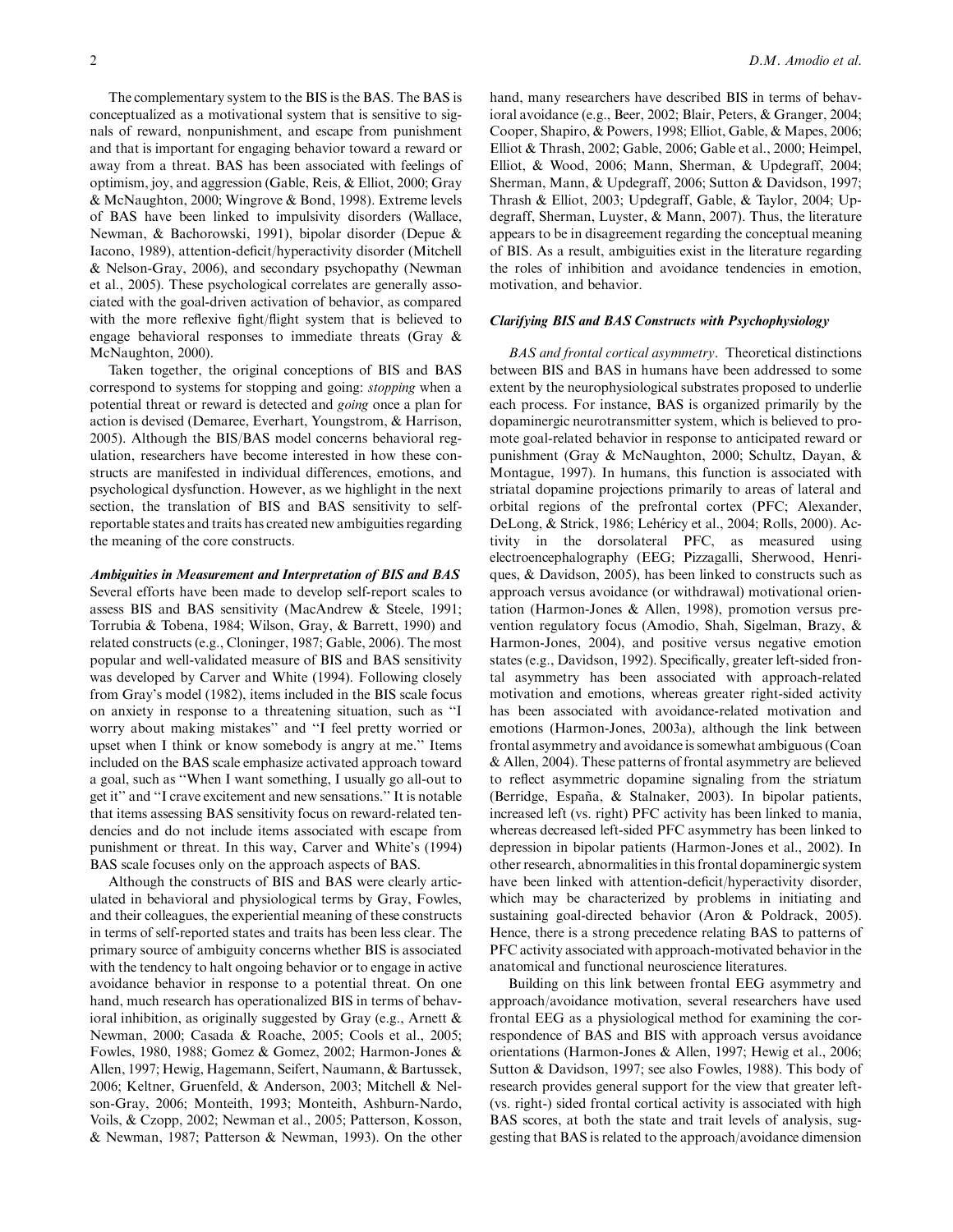of motivation (Harmon-Jones, 2003b; for a review, see Coan & Allen, 2003). This finding is consistent with theorizing by Gray (1982) and Fowles (1980). By contrast, consensus in this literature is that BIS is not directly associated with approach/avoidance motivational orientation or with frontal EEG asymmetry (Coan & Allen, 2003; Hewig et al., 2006; but see Sutton & Davidson, 1997).

Proposed neurocognitive correlate of BIS. To date, research has not identified a neurocognitive correlate of BIS in humans. According to Gray (1982; Gray & McNaughton, 2000), BIS is associated with a neural circuit organized by monoamine neurotransmitter systems, including noradrenergic and serotonergic networks and their associated neural structures. The primary source of norepinephrine is the locus coeruleus, located in the brain stem. In turn, the locus coeruleus has modulatory noradrenergic effects on neural structures that function to detect potential threats and expectancy violations, one of which is the anterior cingulate cortex (ACC; Aston-Jones & Cohen, 2005; Aston-Jones, Foote, & Segal, 1985).

In the cognitive neuroscience literature, the ACC is believed to serve a conflict-monitoring function, whereby it monitors for conflict among cognitions and action tendencies and recruits additional mechanisms for top-down control to resolve such conflicts (Botvinick, Braver, Barch, Carter, & Cohen, 2001; see also Amodio & Frith, 2006). Consistent with this interpretation, ACC activity has been associated with sensitivity to expectancy violations, competing behavioral tendencies, and belief-discrepant behavior (Amodio, Harmon-Jones, et al., 2004; Carter et al., 1998; Hajcak, Moser, Yeung, & Simons, 2005; for a review, see Botvinick, Cohen, & Carter, 2004). The conflict-monitoring function of the ACC is conceptually similar to Gray's (1987; Gray & McNaughton, 2000) description of BIS as being sensitive to unexpected stimuli and conflicts between competing responses (e.g., competing approach vs. avoidance tendencies), and conflict-related ACC activity has been shown to be amplified for individuals high in forms of negative affectivity, a characteristic of high dispositional BIS sensitivity (Luu, Collins, & Tucker, 2000). Furthermore, fMRI research has dissociated the conflictmonitoring function linked to the ACC from a separate, but coordinated, PFC-related mechanism for engaging regulatory control in response to conflict (Botvinick, Nystrom, Fissell, Carter, & Cohen, 1999; Carter et al., 1998; Kerns et al., 2004). This dissociation between ACC and PFC mechanisms for selfregulation is consistent with theoretical distinctions between BIS and BAS.

When the evidence from multiple literatures is considered together, theory and past research suggest that the BIS should be associated with the process of detecting response conflicts in humans, vis-à-vis its ACC substrate, which in turn is associated with the interruption of action. Although research has not yet examined the relation between BIS and conflict monitoring, evidence of such a relationship would link BIS to more recent neurocognitive models of self-regulation and would provide evidence that BIS is appropriately conceived of as a system for evaluating a potential response conflict or threat rather than a predisposition for avoidance.

## Overview and Hypotheses

We sought to clarify interpretations of BIS and BAS by designing a double-dissociation study to disentangle the underlying mechanisms of inhibition and of motivational orientation (i.e., approach vs. avoidance). Based on theory and past research, we identified separate neural substrates associated with inhibition and motivational orientation and examined the unique relationships between the activity of these systems and self-reported levels of BIS and BAS. We predicted that BAS would be uniquely associated with neural correlates of approach/avoidance tendencies, whereas BIS would be uniquely associated with the neural index of response-conflict sensitivity. However, if researchers who have conceptualized BIS as an avoidance system are correct, we would expect both BIS and BAS to be associated with the neural correlates of approach/avoidance orientation and neither to be linked with the neural index of response-conflict sensitivity.

To test our hypotheses, we chose two assessments that provided the clearest theoretical links to behavioral activation and behavioral inhibition, based on past research. We expected that BAS would be associated with baseline frontal cortical asymmetry, as measured using EEG. To test our hypotheses regarding the role of BIS in behavioral inhibition, it was important to use a behavioral task that required the abrogation of a prepotent response tendency. The Go/No-Go task was selected because successful performance requires sensitivity to infrequent cues that a response must be withheld—a process that should rely on the BIS. We predicted that BIS would be associated with conflictrelated activity of the ACC, as assessed using event-related potential (ERP) measures during the Go/No-Go task. Successful inhibition on No-Go trials in the Go/No-Go task has been shown to elicit a negative voltage shift at the frontocentral scalp region (Falkenstein, Hoormann, & Hohnsbein, 1999; Kok, 1986). This voltage shift, referred to as the  $No-Go$  N2 component, typically peaks approximately 250 ms following a No-Go stimulus. The No-Go N2 has been shown to arise from a neural generator located in the dorsal ACC (Nieuwenhuis, Yeung, van den Wildenberg, & Ridderinkhof, 2003; van Veen & Carter, 2002) and has been interpreted as reflecting conflict-related response monitoring (Yeung, Botvinick, & Cohen, 2004). In this context, the No-Go N2 reflects a reaction to the No-Go stimulus as a cue to change one's prepotent behavioral response, and therefore we expected that No-Go N2 amplitudes would be associated with BIS sensitivity.

A second ERP component, the error-related negativity (ERN), is typically observed in conjunction with a response error (Gehring, Goss, Coles, Meyer, & Donchin, 1993). This component has also been associated with the conflict-monitoring mechanism, as it represents a strong conflict between an intended response and the commission of the conflicting behavior (Yeung et al., 2004). Additionally, the ERN has been shown to arise from a dorsal ACC neural generator in several studies, much the same as the N2 (e.g., Dehaene, Posner, & Tucker, 1994; Nieuwenhuis et al., 2003; van Veen & Carter, 2002). In the context of the Go/ No-Go task, the ERN reflects a reaction to the execution of an unintended behavioral response. Although the cause of conflict underlying the ERN and N2 responses are somewhat different, the underlying mechanism is believed to be the same, and thus the ERN is also expected to be associated with individual differences in BIS sensitivity.

#### Method

#### Participants and Procedure

Forty-eight undergraduate students or recent graduates (32 women, 16 men) participated individually in exchange for \$30 or for extra course credit. Upon arrival at the laboratory, partic-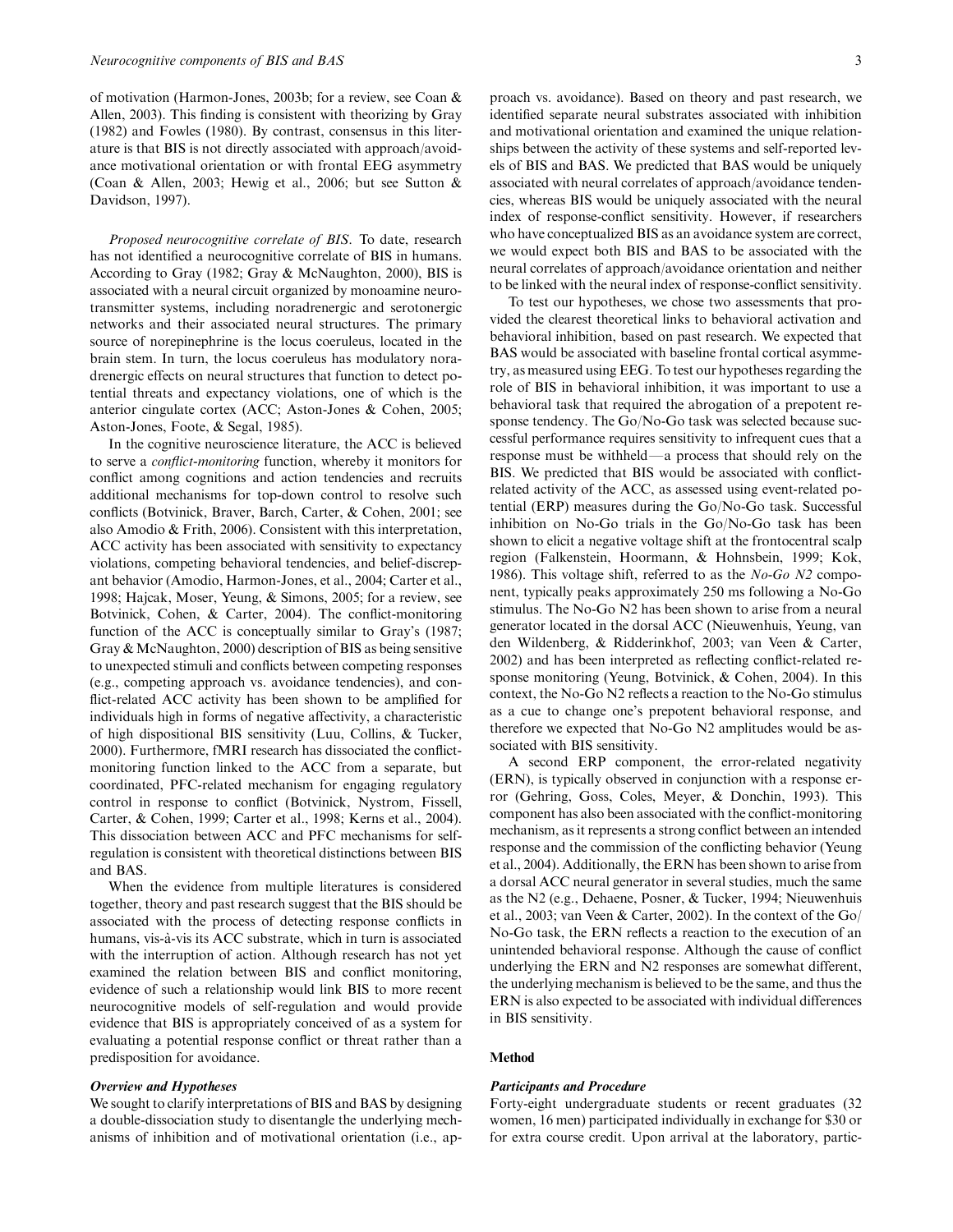Table 1. Zero-Order Correlations among Key Variables

| 1. <b>BIS</b><br>2. <b>BAS</b><br>3. Frontal asymmetry | $-.03$<br>$-.11$<br>$-41**$ | $.36*$            |                         |                 |         |
|--------------------------------------------------------|-----------------------------|-------------------|-------------------------|-----------------|---------|
| 4. No-Go N2<br><b>5. ERN</b><br>6. No-Go error rate    | $-.35*$<br>$-14$            | .09<br>.03<br>.10 | $-.22$<br>$-.11$<br>.11 | $.45***$<br>.08 | $66***$ |

Note. BIS: Behavioral Inhibition System; BAS: Behavioral Activation System; ERN: error-related negativity.

 $np < 0.05$ ;  $mp < 0.01$ .

ipants provided their informed consent and were prepared for physiological recording. The participant was seated in a dimly lit, soundproofed room in a comfortable chair, approximately 1 m from a computer monitor. The experimenter explained that baseline EEG recordings would be made, after which the participant would complete a computer task while EEG was recorded. Each session lasted approximately 2 h. Data from eight participants were excluded because of excessive EEG artifact (4), failure to follow task instructions (2), or because scores on one or more measures were considered an outlier  $(SD>3; 2)$ .

BIS/BAS questionnaire. BIS and BAS were assessed using Carver and White's (1994) questionnaire, with BIS items (7) and BAS items (13) intermixed. Average scores were computed separately for the BIS and BAS scales. It is notable that Carver and White's (1994) factor analysis of BAS items revealed three firstorder factors, labeled Drive, Reward Responsiveness, and Fun Seeking. However, these factors loaded strongly onto a single second-order factor. As in past research (Harmon-Jones & Allen, 1997; Sutton & Davidson, 1997), we included all responses to BAS items in a single BAS index. In this sample, BIS and BAS were uncorrelated (Table 1), as in previous research (e.g., Carver & White, 1994).

EEG recording. Participants were fitted with a stretch-lycra cap with embedded Ag/AgCl electrodes. EEG was collected from 28 scalp sites corresponding to midline (Fz, Fcz, Cz, Cpz, Pz, Oz), frontal (Fp1, Fp2, F3, F4, F7, F8, Ft7, Ft8), central (C3, C4, Fc3, Fc4), temporal (T7, T8, Tp7, Tp8), parietal (P5, P6, Cp3, Cp4), and occipital (O1, O2) locations of the 10-10 system. The active reference electrode was placed on the left earlobe, and a ground electrode was placed on the forehead. EEG was also recorded from the right earlobe. Vertical and horizontal electrooculogram (EOG) was collected to permit the removal of artifact due to eye movements. EEG was recorded using Electro-Gel (Eaton, OH), and impedances were below 5 k $\Omega$  at each scalp

site and below 10 k $\Omega$  at EOG sites. EEG was recorded with a 0.1– 100-Hz bandpass filter and digitized at 1000 Hz using a Synamps amplifier (Neuroscan Labs, El Paso, TX). Off-line, EEG was manually scored for movement artifact and rereferenced to average earlobe activity.

Baseline EEG assessment. Eight 1-min intervals of EEG were recorded as participants sat in a comfortable chair. Participants were instructed to keep their eyes open for four intervals and closed for four intervals, in an order that was counterbalanced across participants. Instructions were given via intercom by the experimenter from the adjacent room.

Go/No-Go task. On each trial of the Go/No-Go task, either the letter ''M'' or ''W'' was presented in the center of a computer monitor screen (Figure 1), following the procedure of Nieuwenhuis et al. (2003). Half of the participants were instructed to make a ''Go'' response (button press on keyboard) when they saw ''M'' but to make no response when they saw ''W''; the remaining participants completed a version in which ''W'' was the Go stimulus and ''M'' was the No-Go stimulus. Assignment to task version was random. Responses were registered on a computer keyboard placed in the participant's lap. Each trial began with a fixation point that was presented for 500 ms in the center of the screen. The target then appeared for 100 ms, followed by a blank screen. Participants were instructed to respond within 500 ms of target onset. This deadline was used to preclude deliberative response control and to elicit response errors. Although responses were recorded up to 1 s, a "Too slow!" warning message appeared following responses that exceeded the 500-ms deadline. The intertrial interval was 1 s. Feedback was also given following error responses. Feedback on correct responses was provided during practice trials, but not critical trials.

The task included 500 trials: 80% Go trials and 20% No-Go trials. As in past research, the high frequency of Go stimuli was designed to induce a habitual ''Go'' response, to establish the expectancy of Go stimuli, and to enhance the difficulty of successfully inhibiting a response on No-Go trials. Participants received a 2-min break halfway through the task, and the entire task took approximately 15 min to complete. Following task completion, participants were debriefed, paid, thanked, and dismissed.

## EEG and ERP Processing

Frontal asymmetry assessment. For analyses of spectral power, an eyeblink-rejection algorithm was applied in which EOG deflections exceeding  $\pm$  75  $\mu$ V were removed. Additional movement artifacts were removed manually. All artifact-free 2048-ms epochs were extracted through a Hamming window to prevent



Figure 1. Schematic diagram illustrating sample stimuli in the Go/No-Go task.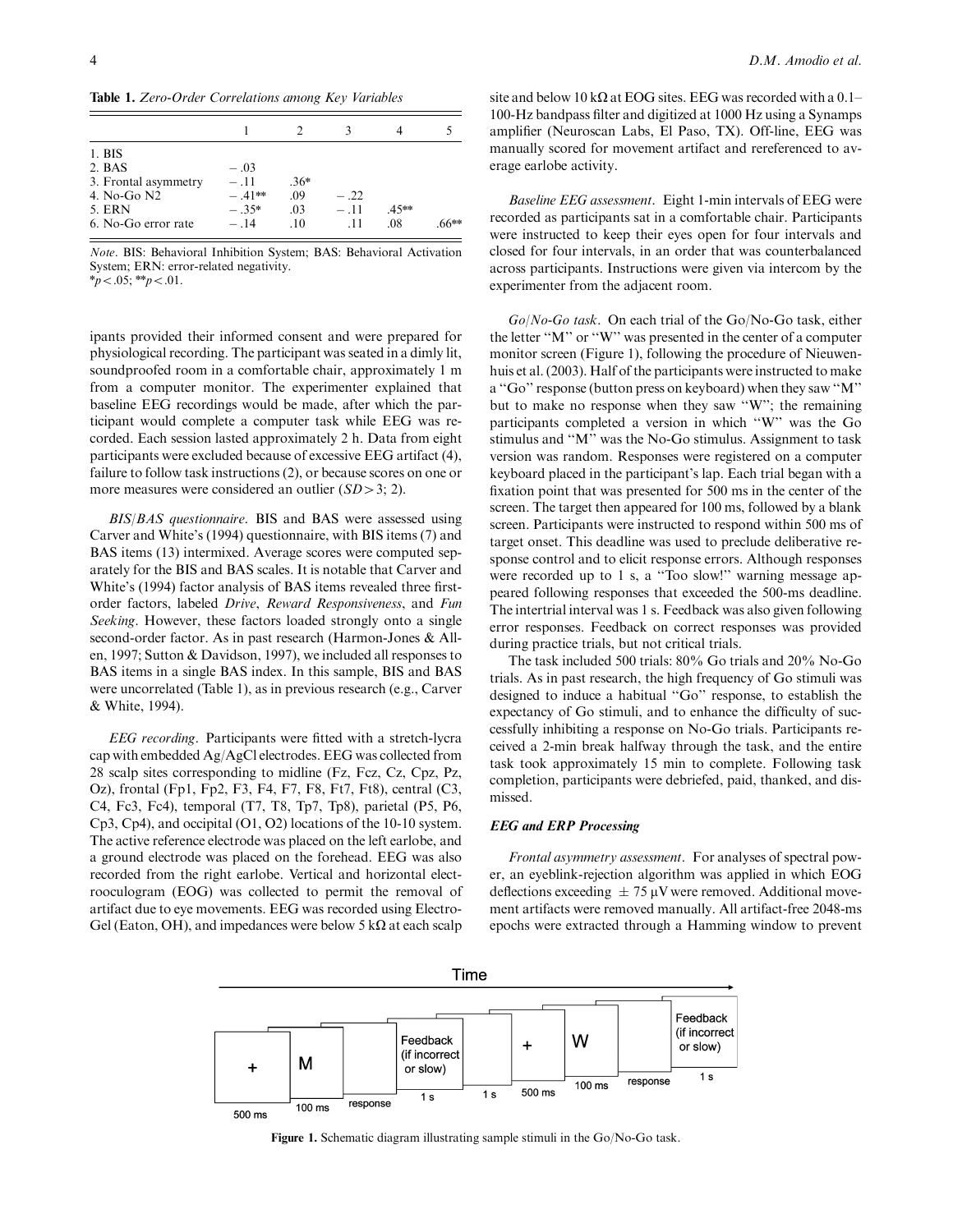spurious estimates of spectral power. Contiguous epochs were overlapped by 75% to minimize loss of data due to Hamming window extraction, and power spectra were calculated via fast Fourier transform (Davidson, Jackson, & Larson, 2000). These power values (in  $\mu V^2$ ) were averaged across epochs within each 1-min resting trial. Because alpha power is inversely related to cortical activity (Lindsley & Wicke, 1974), total power within the alpha frequency range (8–13 Hz) was obtained for analysis. The power values at each site were submitted to a natural log transformation (to reduce skew) and averaged. Alpha asymmetry was calculated as right log-alpha power minus left log-alpha power, such that higher scores indicated greater left-sided cortical activity. Our measure of frontal asymmetry was quantified as the difference between activity at F4 and F3, positioned over the right and left dorsolateral regions of the prefrontal cortex, respectively. We also computed asymmetry scores corresponding to parietal (P6–P5), temporal (T8–T7), and occipital (O2–O1) regions to obtain discriminant validity in analyses of cortical asymmetry.

No-Go N2 and ERN. For ERP analyses, a regression-based eyeblink-correction procedure was applied (Semlitsch, Anderer, Schuster, & Presslich, 1986). Artifacts associated with movement were removed manually. Frequencies below 1 Hz and above 15 Hz were digitally filtered (48 dB, zero-phase shift). A 1000-ms stimulus-locked epoch of EEG signal, beginning 200 ms prior to target onset, was selected for each artifact-free trial. Baseline correction procedures subtracted the average prestimulus voltage within each epoch from the entire epoch. Epochs associated with correct and incorrect trials were averaged separately as a function of trial type. Following previous work (Falkenstein et al., 1999) and based on visual inspection of the waves, the N2 was scored as the peak negative deflection (in  $\mu$ V) occurring between 200 and 400 ms after target onset at the vertex (Cz), although identical results were obtained when the N2 was scored at the frontocentral site (Fcz). The No-Go N2 component refers to the average N2 amplitude of the ERP associated with correct ''No-Go'' responses.

To quantify the ERN, an 800-ms response-locked epoch was selected for each artifact-free trial. Baseline correction procedures subtracted the average voltage prior to ERN onset (from  $-150$  to  $-50$  ms relative to response), and epochs associated with correct and incorrect responses were averaged separately as a function of trial type. The ERN was scored as the peak negative deflection occurring between  $-50$  and 150 ms, relative to response, at the frontocentral scalp site (Fcz), as in previous research (e.g., Amodio, Harmon-Jones, et al., 2004). Although the ERN refers specifically to error-related activity, the corresponding activity for correct responses was also scored.

## Results

### Behavioral Analyses

Participants made significantly more response errors on No-Go trials  $(M = 0.38, SD = 0.17)$  than on Go trials  $(M = 0.01,$  $SD = 0.02$ ,  $t(39) = 13.82$ ,  $p < .001$ . Go and No-Go error rates were not significantly correlated with BIS, BAS, No-Go N2, or frontal asymmetry. However, larger ERN amplitudes were strongly associated with lower error rates, replicating past research (Amodio, Harmon-Jones, et al., 2004; Gehring et al., 1993; Morris, Yee, & Nuechterlein, 2006; Nieuwenhuis et al., 2003; Table 1).



Figure 2. A: Averaged stimulus-locked ERP waveforms from correct responses on Go and No-Go trials illustrating the No-Go N2 effect (at Cz). B: Average response-locked ERP waveforms for correct and incorrect responses on No-Go trials illustrating the ERN effect (at Fcz).

# Preliminary Analyses of Resting Frontal Asymmetry, No-Go N2, and ERN

On average, a significant left-sided EEG asymmetry was observed in the frontal region at baseline ( $M = 0.26$ ,  $SD = 0.10$ ),  $t(39) = 16.47$ ,  $p < .001$ . Baseline alpha power asymmetry at temporal and parietal scalp sites also revealed significant left-sided asymmetries across participants,  $t(39)$ s > 7.13,  $ps < .001$ . The asymmetry score at the occipital sites did not differ from zero,  $t(39) = 1.03, p = .31.$ 

As expected, N2 amplitudes associated with successful ''No-Go" responses ( $M = -8.74$ ,  $SD = 4.80$ ) were significantly larger than those associated with Go responses  $(M = -0.20,$  $SD = 2.06$ ,  $t(39) = 10.46$ ,  $p < .001$  (Figure 2a). A single equivalent current dipole model of the N2 peak (270 ms poststimulus) placed the neural generator of the No-Go N2 component in the ACC (Figure 3a;  $x = 4.1$  mm,  $y = 38.8$  mm,  $z = 88.7$  mm; dipole strength = 83.22 nAm;  $R^2$  = 91.4%). The result corroborated our interpretation of the No-Go N2 as indexing conflict monitoring that has been associated with ACC activity across several studies (Botvinick et al., 2004). However, it should be noted that the 28-site electrode array was not optimal for localization, and although results replicate past work (e.g., van Veen & Carter, 2002), they should be interpreted with some caution.

ERN amplitudes were larger for incorrect responses  $(M = -12.55, SD = 6.07)$  than correct responses  $(M = -0.73,$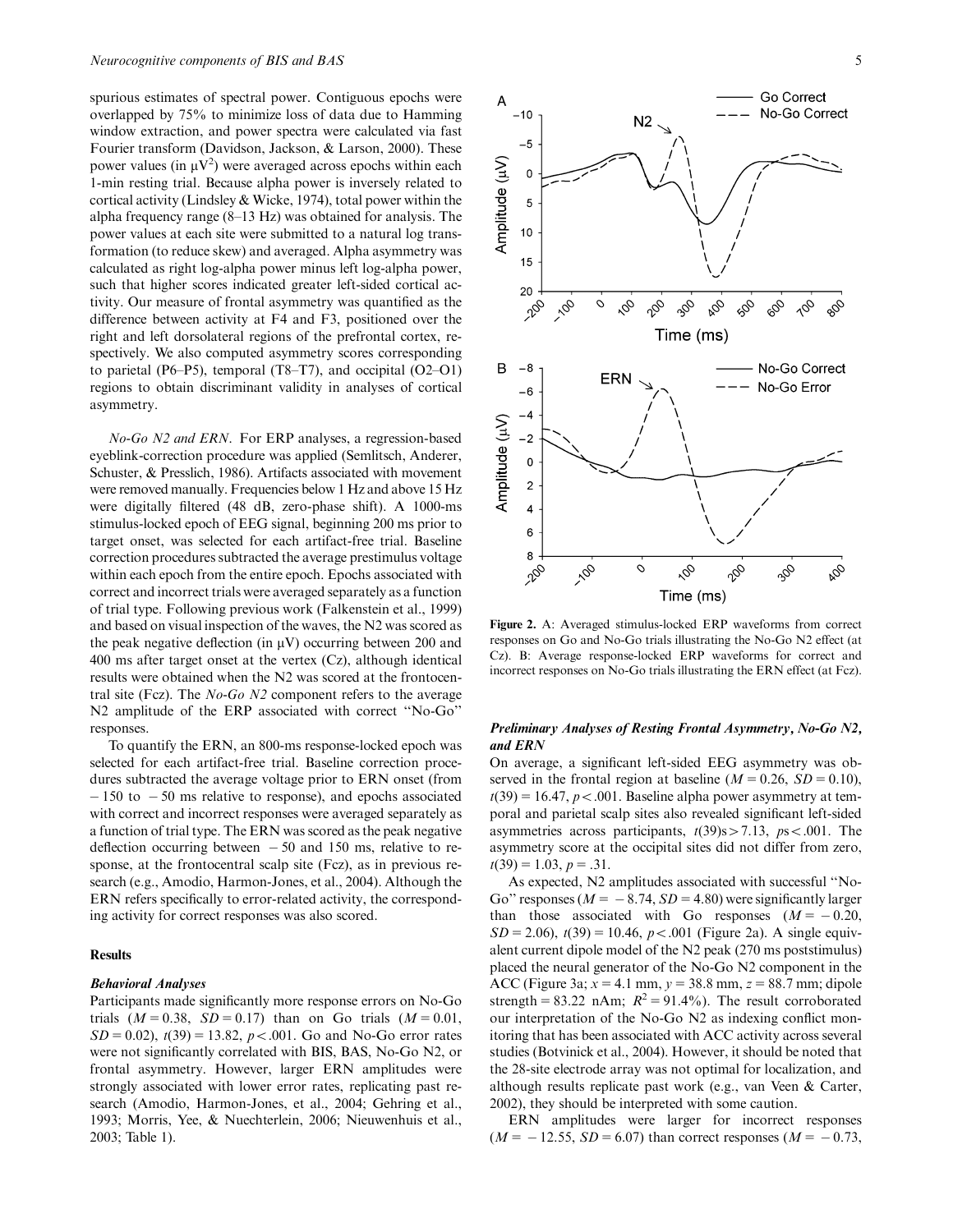

Figure 3. Dipole modeling of the No-Go N2 (A) and ERN (B), which placed both components in a similar region of dorsal ACC.

 $SD = 1.99$ ) on No-Go trials,  $t(39) = 10.97$ ,  $p < .001$  (Figure 2b), replicating the typical pattern. Like the N2, dipole modeling of the ERN peak (44 ms after the response) placed its source in the dorsal ACC (Figure 3b;  $x = -1.0$  mm,  $y = 35.7$  mm,  $z = 88.2$  mm; dipole strength = 167.8 nAm;  $R^2$  = .90).

#### Primary Analyses: Neurocognitive Correlates of BIS and BAS

Our primary hypotheses concerned the unique associations of No-Go N2 amplitudes and frontal asymmetry with individual differences in BIS and BAS. Zero-order correlations among key variables are presented in Table 1. We predicted that BIS would be uniquely related to No-Go N2 amplitudes, whereas BAS would be uniquely related to frontal EEG asymmetry. We tested these predictions using hierarchical regression analyses.

Neurocognitive correlates of BIS. To examine the relationship between No-Go N2 amplitude and BIS, we tested a regression in which BAS and frontal asymmetry scores were entered in Step 1 as covariates, followed by No-Go N2 scores in Step 2, with BIS as the criterion. Effects were not significant for BAS,  $\beta = .01$ ,  $t(37) = 0.05$ ,  $p = .96$ , or for frontal asymmetry,  $\beta = -.11$ ,  $t(37) = -0.67$ ,  $p = .51$ . However, in support of our main hypothesis, the No-Go N2 effect was significant,  $\beta = -0.47$ ,  $t(36) = 3.04$ ,  $p < .005$ . An additional analysis showed that N2 amplitudes from correct responses on Go trials were not related to BIS,  $\beta = -0.01$ ,  $t(36) = 0.03$ ,  $p = 0.98$ , after covarying BAS and frontal asymmetry scores, thereby providing discriminant validity for the observed relation between the No-Go N2 and BIS scores.

Results for the ERN were similar to those of the N2 (see Table 1). To examine the relationship between ERN amplitude and BIS, BAS and frontal asymmetry scores were entered in Step 1 as covariates, followed by ERN scores in Step 2. As expected, larger ERN amplitudes were significantly associated with higher BIS scores,  $\beta = -.37$ ,  $t(36) = 2.38$ ,  $p = .02$ . By contrast, BIS scores were not associated with BAS,  $\beta = .04$ ,  $t(37) = 9.23$ ,  $p = .82$ , or frontal asymmetry,  $\beta = -.17$ ,  $t(37) = 1.01$ ,  $p = .32$ . An additional analysis showed that the ERN amplitudes scored from correct responses on No-Go trials were not related to BIS,  $6 = .09$ ,  $t(36) = 0.56$ ,  $p = .58$ , after covarying BAS and frontal asymmetry.

Neurocognitive correlates of BAS. To examine the relationship between frontal asymmetry and BAS, we entered BIS and No-Go N2 scores in Step 1 of a multiple regression model, followed by frontal asymmetry scores in Step 2. Effects were not significant for BIS,  $\beta$  = .00,  $t(37)$  = .01,  $p$  = .99, or for No-Go N2 amplitudes,  $\beta = .09$ ,  $t(37) = 0.49$ ,  $p = .63$ . However, the effect of frontal asymmetry was significant,  $\beta = .42$ ,  $t(36) = 2.65$ ,  $p<.02$ , such that greater left-sided asymmetry was associated with higher BAS scores, as in past research (Coan & Allen, 2003; Harmon-Jones & Allen, 1997). The effect of frontal asymmetry remained significant when the average alpha asymmetries at temporal, parietal, and occipital sites were included as covariates in Step 1 of the regression model,  $\beta = .41$ ,  $t(34) = 2.48$ ,  $p < .02$ . An additional analysis, in which ERN scores were substituted for the No-Go N2 scores in Step 1, produced a similar pattern. The effect for frontal asymmetry was a significant predictor of BAS,  $\beta = .38$ ,  $t(36) = 2.39$ ,  $p = .02$ , but the effects of ERN and BIS were not significant,  $ps > .62$ <sup>1</sup>

#### **Discussion**

The present research was designed to integrate the BIS/BAS model with recent research in cognitive neuroscience on the neural correlates of conflict monitoring and motivation and, in doing so, to address a critical theoretical ambiguity regarding the interpretation of BIS as reflecting the tendency to inhibit behavior or to engage in avoidance behavior. In a set of analyses designed to identify double dissociations, we found that higher BIS was uniquely associated with larger No-Go N2 and ERN amplitudes, which reflect greater conflict-related ACC activity (Botvinick et al., 2001; Yeung et al., 2004). By contrast, higher BAS was uniquely associated with greater left-sided frontal cortical asymmetry, which has been associated with approach orientation in past work (Harmon-Jones, 2003a, 2003b; Pizzagalli et al., 2005). These findings extend previous models of BIS and BAS to suggest that BIS corresponds to an attentional system for monitoring response conflicts, whereas BAS corresponds to a motivational system for coordinating approach/avoidance responses. In addition, the unique associations between BIS and BAS and neural mechanisms of conflict monitoring versus approach motivation suggest that BIS is associated with the tendency to halt ongoing behavior rather than to engage avoidance-related behaviors, thus clarifying recent ambiguities in the application of the BIS/BAS model to research on individual differences and psychopathology.

## Relation of the BIS/BAS Framework to the Conflict-Monitoring Model of Control

Our findings highlight a parallel between the BIS/BAS model and more recent theorizing on mechanisms of self-regulation in the cognitive neuroscience literature. Our results suggest that BIS corresponds to a conflict-monitoring mechanism and its associated activity in the ACC, whereas BAS corresponds to a regulative mechanism and its associated activity in the PFC. Although the BIS/BAS and conflict-monitoring models developed from rather disparate fields of animal and human neuroscience research, respectively, a consideration of the parallels between these models provides insight into their broader applications. That is, whereas early BIS/BAS focused on behavioral outcomes, the present work suggests these systems correspond to a broader range of cognitive and self-regulatory processes. Similarly, research on conflict-monitoring has focused

<sup>&</sup>lt;sup>1</sup>We conducted additional analyses to examine the relationship between total frontal alpha power and BAS, given that some past research has reported this association (Hewig et al., 2006; Harmon-Jones & Allen, 1997). However, we did not observe an association between total frontal alpha power with either BAS or BIS ( $rs < 11$ ,  $ps > .50$ ).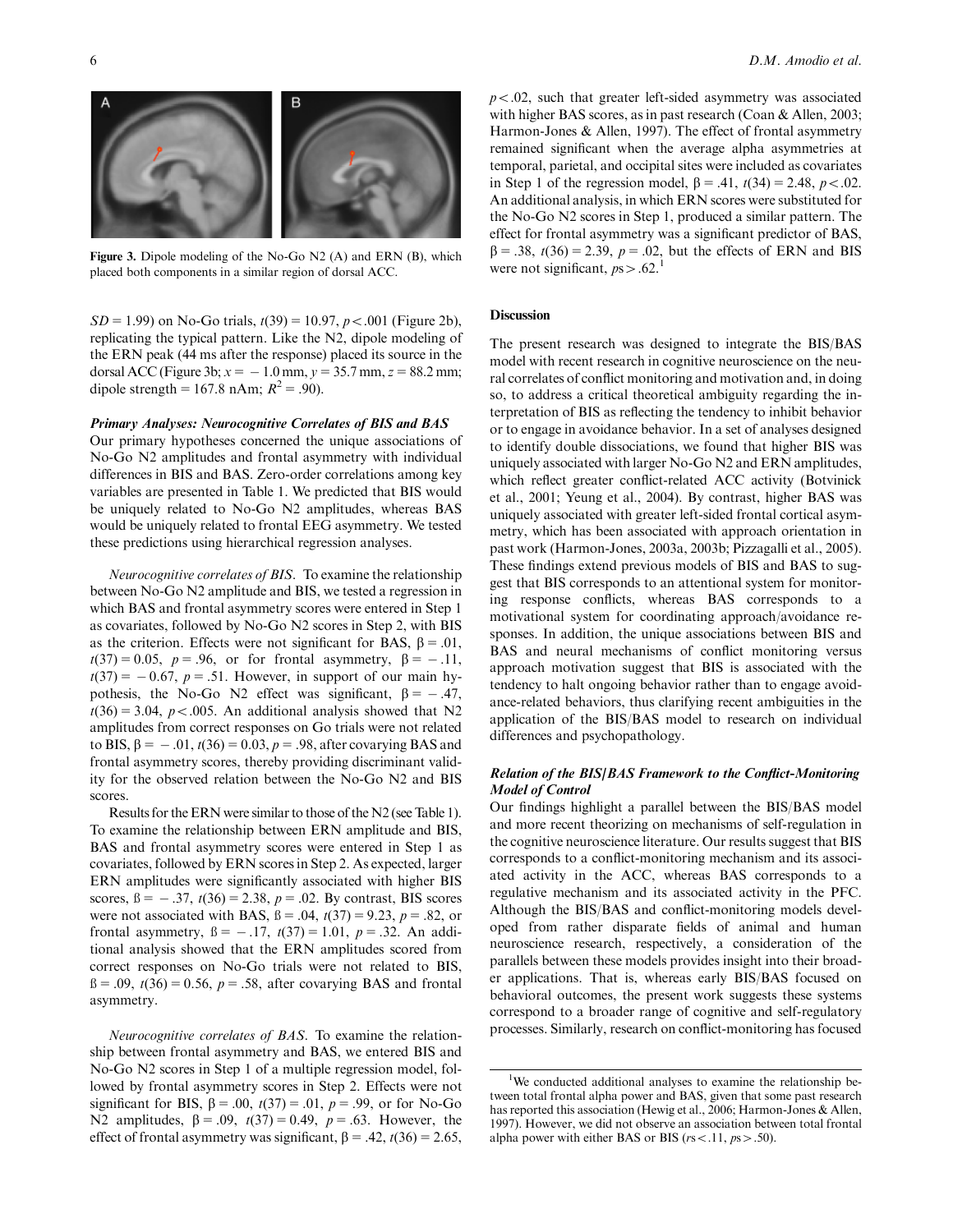on cognitive control and information processing, but our findings suggest that this model relates to broader motivational, emotional, and behavioral processes.

# Implications for Previous Research using BIS as a Measure of Avoidance

Potential problems arise when usage of the BIS/BAS constructs is ambiguous. One issue concerns construct validity, such as when the BIS scale is selected as an index of avoidance orientation. For example, a theory regarding avoidance motivation may receive an inappropriate test if the variable of interest is measured using the BIS scale. A related issue concerns internal validity, such that significant or null effects observed using the BIS scale may be misinterpreted as evidence in support of a particular hypothesis. Indeed, in some research using the BIS scale as a measure of avoidance orientation, BIS was not related to avoidance-related behaviors or emotion, and this finding was interpreted as evidence that dispositional avoidance was not related to avoidance behavior or negative affect (e.g., Updegraff et al., 2004; Watson, Wiese, Vaidya, & Tellegen, 1999). It is possible that the observed null effects resulted because the measure did not capture the intended theoretical construct and, instead, reflected sensitivity to response conflict and inhibition of behavior. Given our findings that BIS was associated with conflict monitoring, but not with brain activity associated with approach/avoidance orientation, some previous interpretations of studies in which the BIS scale was used as a measure of avoidance motivation may benefit from reevaluation. It is important to note that although the present findings suggest that BIS may be inappropriately used as a measure of avoidance motivation, they are not inconsistent with the proposal that approach and avoidance responses reflect distinct motivational processes (e.g., Elliot et al., 2006; Gable et al., 2000).

#### Relation between BIS and Avoidance Motivation

Although the present findings suggest that BIS relates to the conflict-monitoring process rather than to approach or avoidance motivation, it is worth considering why BIS has been used as an individual difference measure of avoidance. One possibility is that, in practice, BIS activation precedes avoidance more often than approach. As suggested by Gray (1975), BIS is more sensitive to cues for punishment than to cues of reward, presumably because a threat (e.g., presence of a predator) has more imminent implications for survival than the presence of a reward (e.g., food or mates). Several other converging lines of research corroborate this idea (Ito, Cacioppo, & Lang, 1998; Kahneman & Tversky, 1984; Miller, 1959; Öhman, Lundqvist, & Esteves, 2001; Rozin & Royzman, 2001; Taylor, 1991). Thus, the activation of BIS may transition to avoidance behavior more often than to approach behavior. In line with this reasoning, individuals with strong BIS sensitivity may also possess a stronger dispositional avoidance (vs. approach) orientation.

When might the activation of BIS transition to approach behavior? Consider the emotion of surprise. Surprise is characterized by a highly aroused reaction to an unexpected event. In the moment of surprise, the BIS should be highly activated, leading to the momentary inhibition of ongoing behavior and enhanced vigilance (consistent with functional interpretations of the facial expression for surprise; Darwin, 1872; Reisenzein, Bördgen, Holtbernd, & Matz, 2006). Depending on whether the surprising stimulus turns out to be aversive or appetitive, one may quickly respond with either avoidance or approach. If the surprising event turns out to be rewarding—such as friends appearing with a birthday cake at a surprise party—BIS activation should be linked with subsequent approach behavior. Our findings highlight the importance of carefully distinguishing between the process of behavioral inhibition and the engagement of active avoidance behavior, despite the fact that these two processes may often be closely related in nature.

More broadly, the present research raises questions about the complexity of the construct of ''avoidance'' (see also Coan & Allen, 2004). Although it may be convenient to conceive of avoidance as the opposite of approach, mounting evidence suggests that approach and avoidance may refer to very different sets of psychological processes (e.g., Scholer & Higgins, in press). For example, active avoidance involves simultaneous vigilance toward a threat and active regulation of ongoing behavior (e.g., approach toward safety). In this way, avoidance may represent a unique combination of attentional vigilance and behavioral activation that involves the coactivation of BIS and BAS.

# Clarifying Inhibition in the BIS/BAS Framework

The term ''inhibition'' has been used to refer to different psychological and behavioral processes in different research literatures, which may contribute to ambiguities in theoretical interpretations of BIS. In the BIS/BAS framework, inhibition is a behavioral manifestation of attentional engagement to a cue for a potential threat. This form of inhibition corresponds to anxiety and neuroticism in personality research (e.g., Fowles, 2000). By contrast, in the human cognitive neuroscience literature, inhibition typically refers to a controlled process through which a person actively inhibits a response (Aron et al., 2004). Thus, the term ''inhibition'' is used to refer to different processes through which ongoing behavior is stopped. These include an initial bottom-up alerting to a response-relevant cue that is associated with a slowing or stopping of ongoing action, which may be followed by an intentional top-down withholding of a response. Although these two processes cannot be distinguished from behavior on tasks such as the Go/No-Go task, they may be distinguished using measures of brain activity, as in the present work and much previous research (Botvinick et al., 2004). Our results link BIS to the bottom-up process of inhibition, associated with conflict-monitoring and activity in the ACC. We speculate that BAS corresponds to the top-down form of inhibition. It will be important for future research on the BIS/BAS model to carefully distinguish these types of inhibition.

## **Conclusions**

The BIS/BAS model has had a significant influence on research across several areas of psychology for over 25 years. In that time, cognitive neuroscience research has advanced our understanding of neural systems involved in the orchestration of behavior. The present research demonstrates a relationship between the BIS/ BAS framework and recently identified neurocognitive mechanisms for detecting response conflicts (e.g., in response to threat) versus orchestrating regulatory behaviors associated with approach/avoidance motivation. Results of the present study also suggest that BIS corresponds to conflict monitoring and behavioral abatement rather than to avoidance, thereby addressing a critical ambiguity in the interpretation of BIS in the recent literature. Together, these findings serve to clarify the theoretical constructs of BIS and BAS and suggest new conceptual links between theories of behavior regulation and cognitive control.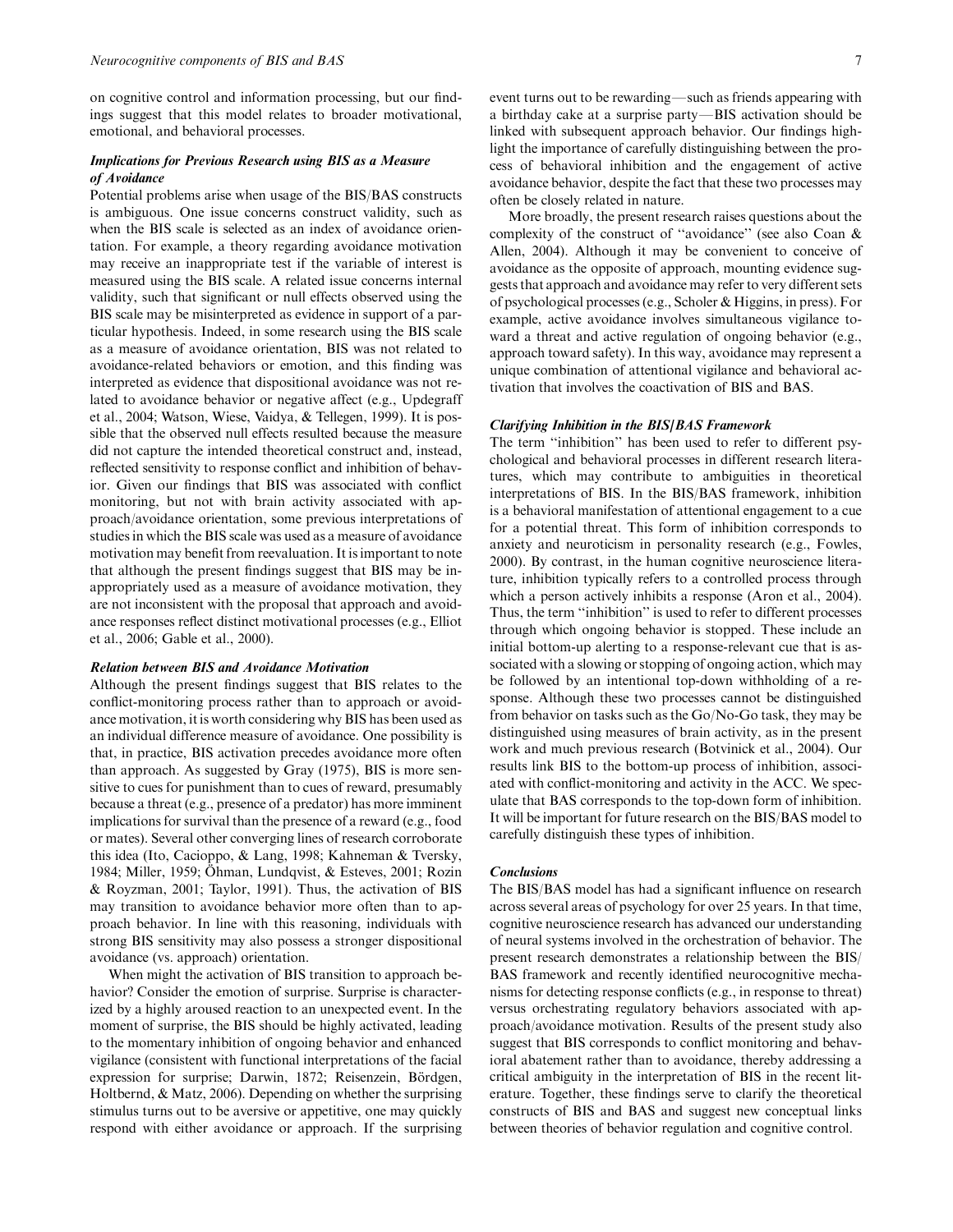- Alexander, G. E., DeLong, M. R., & Strick, P. L. (1986). Parallel organization of functionally segregated circuits linking basal ganglia and cortex. Annual Review of Neuroscience, 9, 357–381.
- Amodio, D. M., & Frith, C. D. (2006). Meeting of minds: The medial frontal cortex and social cognition. Nature Reviews Neuroscience, 7, 268–277.
- Amodio, D. M., Harmon-Jones, E., Devine, P. G., Curtin, J. J., Hartley, S. L., & Covert, A. E. (2004). Neural signals for the detection of unintentional race bias. Psychological Science, 15, 88–93.
- Amodio, D. M., Shah, J. Y., Sigelman, J., Brazy, P. C., & Harmon-Jones, E. (2004). Implicit regulatory focus associated with asymmetrical frontal cortical activity. Journal of Experimental Social Psychology, 40, 225–232.
- Arnett, P. A., & Newman, J. P. (2000). Gray's three-arousal model: An empirical investigation. Personality and Individual Differences, 28, 1171–1189.
- Aron, A. R., & Poldrack, R. A. (2005). The cognitive neuroscience of response inhibition: Relevance for genetic research in ADHD. Biological Psychiatry, 57, 1285–1292.
- Aron, A. R., Robbins, T. W., & Poldrack, R. A. (2004). Inhibition and the right inferior frontal cortex. Trends in Cognitive Sciences, 8, 170–177.
- Aston-Jones, G., & Cohen, J. D. (2005). An integrative theory of locus coeruleus-norepinephrine function: Adaptive gain and optimal performance. Annual Review of Neuroscience, 28, 403–450.
- Aston-Jones, G., Foote, S. L., & Segal, M. (1985). Impulse conduction properties of noradrenergic locus coeruleus axons projecting to monkey cerebrocortex. Neuroscience, 15, 765–777.
- Beer, J. S. (2002). Implicit self-theories of shyness. Journal of Personality and Social Psychology, 83, 1009–1024.
- Berridge, C. W., España, R. A., & Stalnaker, T. A. (2003). Stress and coping: Asymmetry of dopamine efferents within the prefrontal cortex. In K. Hugdahl & R. J. Davidson (Eds.), The asymmetryical brain. Cambridge, MA: MIT Press.
- Blair, C., Peters, R., & Granger, D. (2004). Physiological and neuropsychological correlates of approach/withdrawal tendencies in preschool: Further examination of the Behavioral Inhibition System/ Behavioral Activation System scales for young children. Developmental Psychobiology, 45, 113–124.
- Botvinick,M.M., Braver, T. S., Barch, D. M., Carter, C. S., & Cohen, J. D. (2001). Conflict monitoring and cognitive control. Psychological Review, 108, 624–652.
- Botvinick, M., Cohen, J. D., & Carter, C. S. (2004). Conflict monitoring and anterior cingulate cortex: An update. Trends in Cognitive Sciences, 8, 539–546.
- Botvinick,M.M., Nystrom, L. E., Fissell, K., Carter, C. S., & Cohen, J. D. (1999). Conflict monitoring versus selection-for-action in anterior cingulate cortex. Nature, 402, 179–181.
- Carter, C. S., Braver, T. S., Barch, D. M., Botvinick, M. M., Noll, D., & Cohen, J. D. (1998). Anterior cingulate cortex, error detection, and the online monitoring of performance. Science, 280, 747–749.
- Carver, C. S., & White, T. L. (1994). Behavioral inhibition, behavioral activation, and affective responses to impending reward and punishment: The BIS/BAS Scales. Journal of Personality and Social Psychology, 67, 319–333.
- Casada, J. H., & Roache, J. D. (2005). Behavioral inhibition and activation in posttraumatic stress disorder. Journal of Nervous and Mental Disease, 193, 102–109.
- Cloninger, C. R. (1987). A systematic method for clinical description and classification of personality variants: A proposal. Archives of General Psychiatry, 44, 573–588.
- Coan, J. A., & Allen, J. J. B. (2003). Frontal EEG asymmetry and the behavioral activation and inhibition systems. Psychophysiology, 40, 106–114.
- Coan, J. A., & Allen, J. J. B. (2004). Frontal EEG asymmetry as a moderator and mediator of emotion. Biological Psychology, 67, 7–49.
- Cools, R., Calder, A. J., Lawrence, A. D., Clark, L., Bullmore, E., & Robbins, T. W. (2005). Individual differences in threat sensitivity predict serotonergic modulation of amygdala response to fearful faces. Psychopharmacology, 180, 670–679.
- Cooper, M. L., Shapiro, C. M., & Powers, A. M. (1998). Motivations for sex and risky sexual behavior among adolescents and young adults: A functional perspective. Journal of Personality and Social Psychology, 75, 1528–1558.
- Darwin, C. (1872, 1965). The expression of the emotions in man and animals. Chicago: University of Chicago Press.
- Davidson, R. J. (1992). Emotion and affective style: Hemispheric substrates. Psychological Science, 3, 39–43.
- Davidson, R. J., Jackson, D. C., & Larson, C. L. (2000). Human electroencephalography. In J. T. Cacioppo, G. G. Bernston, & L. G. Tassinary (Eds.), Handbook of psychophysiology (2nd ed., pp. 27–52). New York: Cambridge University Press.
- Dehaene, S., Posner, M. I., & Tucker, D. M. (1994). Localization of a neural system for error detection and compensation. Psychological Science, 5, 303–305.
- Demaree, H. A., Everhart, D. E., Youngstrom, E. A., & Harrison, D. W. (2005). Brain lateralization of emotional processing: Historical roots and a future incorporating ''dominance''. Behavioral and Cognitive Neuroscience Reviews, 4, 3–20.
- Depue, R. A., & Collins, P. F. (1999). Neurobiology of the structure of personality: Dopamine, facilitation of incentive motivation, and extraversion. Behavioral and Brain Sciences, 22, 491–569.
- Depue, R. A., & Iacono, W. G. (1989). Neurobehavioral aspects of affective disorders. Annual Review of Psychology, 40, 457–492.
- Elliot, A. J., Gable, S. L., & Mapes, R. R. (2006). Approach and avoidance motivation in the social domain. Personality and Social Psychology Bulletin, 32, 378–391.
- Elliot, A. J., & Thrash, T. M. (2002). Approach-avoidance motivation in personality: Approach and avoidance temperaments and goals. Journal of Personality and Social Psychology, 82, 804-818.
- Falkenstein, M., Hoormann, J., & Hohnsbein, J. (1999). ERP components in Go/Nogo tasks and their relation to inhibition. Acta Psychologica, 101, 267–291.
- Fowles, D. C. (1980). The three arousal model: Implications of Gray's two-factor learning theory for heart rate, electrodermal activity, and psychopathy. Psychophysiology, 17, 87–104.
- Fowles, D. C. (1988). Psychophysiology and psychopathology: A motivational approach. Psychophysiology, 25, 373–391.
- Fowles, D. C. (2000). Electrodermal hyporeactivity and antisocial behavior: Does anxiety mediate the relationship? Journal of Affective Disorders, 61, 177–189.
- Gable, S. L. (2006). Approach and avoidance social motives and goals. Journal of Personality, 74, 175–222.
- Gable, S. L., Reis, H. T., & Elliot, A. J. (2000). Behavioral activation and inhibition in everyday life. Journal of Personality and Social Psychology, 78, 1135–1149.
- Gehring, W. J., Goss, B., Coles, M. G., Meyer, D. E., & Donchin, E. (1993). A neural system for error detection and compensation. Psychological Science, 4, 385–390.
- Gomez, A., & Gomez, R. (2002). Personality traits of the behavioural approach and inhibition systems: Associations with processing of emotional stimuli. Personality and Individual Differences, 32, 1299–1316.
- Gray, J. A. (1972). The structure of the emotions and the limbic system. In R. Porter & J. Knight (Eds.), Physiology, emotion, and psychosomatic illness (pp. 87–130). Amsterdam: Associated Scientific.
- Gray, J. A. (1975). Elements of a two-process theory of learning. London: Academic Press.
- Gray, J. A. (1982). The neuropsychology of anxiety: An enquiry into the functions of the septo-hippocampal system. London: Oxford University Press.
- Gray, J. A. (1987). The psychology of fear and stress (2nd ed.). London: Cambridge University Press.
- Gray, J. A. (1990). Brain systems that mediate both emotion and cognition. Cognition & Emotion, 4, 269–288.
- Gray, J. A., & McNaughton, N. (2000). The neuropsychology of anxiety. London: Oxford University Press.
- Hajcak, G., Moser, J. S., Yeung, N., & Simons, R. F. (2005). On the ERN and the significance of errors. Psychophysiology, 42, 151–160.
- Harmon-Jones, E. (2003a). Anger and the behavioral approach system. Personality and Individual Differences, 35, 995–1005.
- Harmon-Jones, E. (2003b). Clarifying the emotive functions of asymmetrical frontal cortical activity. Psychophysiology, 40, 838–848.
- Harmon-Jones, E., Abramson, L. Y., Sigelman, J., Bohlig, A., Hogan, M. E., & Harmon-Jones, C. (2002). Proneness to hypomania/mania symptoms or depression symptoms and asymmetrical frontal cortical responses to an anger-evoking event. Journal of Personality and Social Psychology, 82, 610–618.